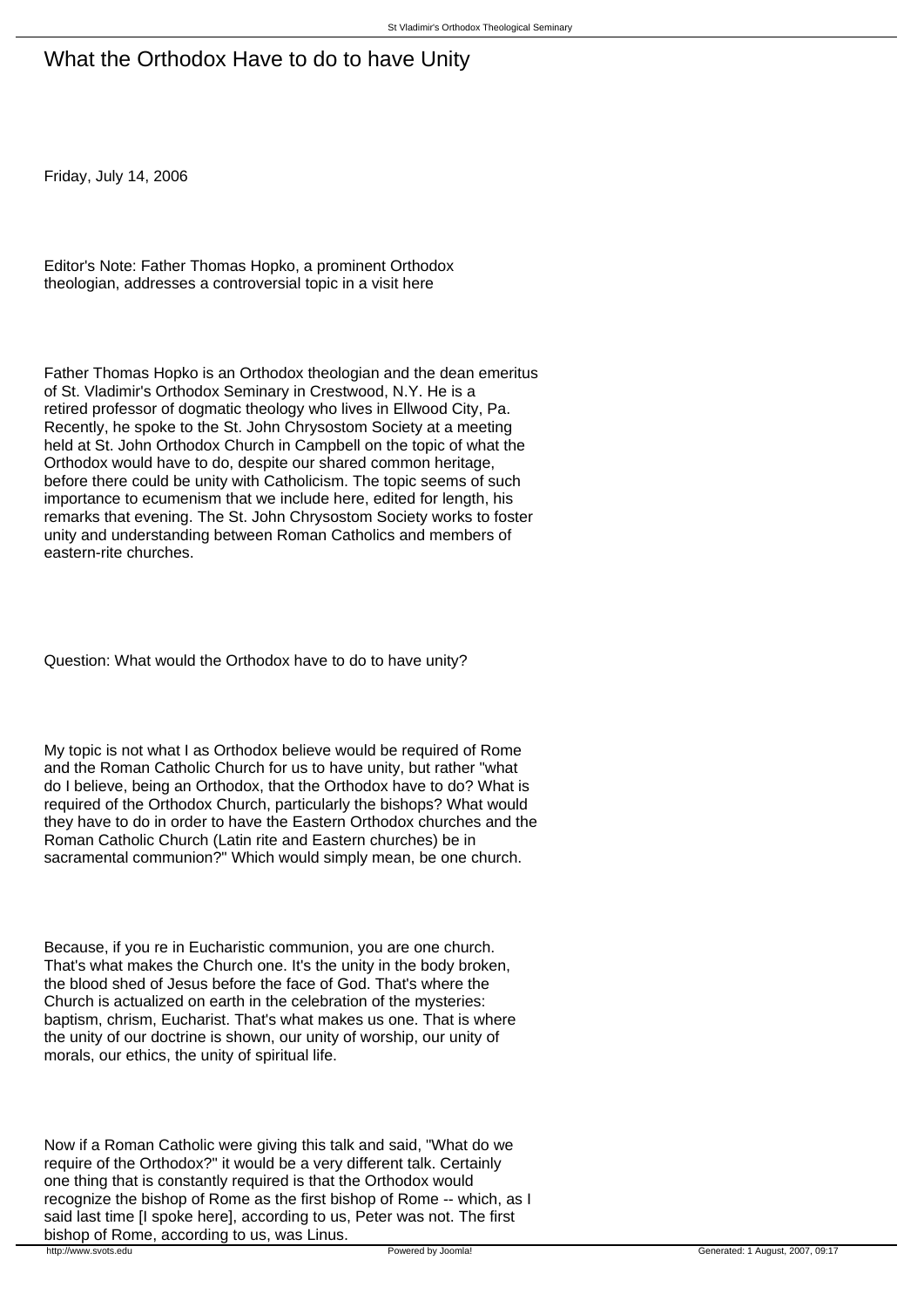But in any case, the Roman Catholics would make different requirements; they would require certain other things from the Orthodox for there to be unity. The main thing that would be required - these days, virtually the only thing -- would be the acceptance of what is now known as the Vatican Dogma: namely that Peter was the first bishop of Rome; the present bishop of Rome is his successor; he has special rights and privileges juridically over the Church; these include, according even to the teaching of the Second Vatican Council, that in certain conditions the bishop of Rome speaks from himself and not from the consensus of the Church, on matters of morals and doctrine, in certain cases infallibly. Everybody would have to agree to it. Also, every bishop on earth gets the legitimacy of his episcopacy in communion with the See of Rome, and that the bishops of Rome appoint all the bishops on earth. Well, this would all have to be recognized by the Orthodox for there to be sacramental communion. I believe that would be the Roman Catholic position.

But our topic tonight is "What would the Orthodox have to do in order to have communion [unity] with the Roman Catholic Church?" What follows is my opinion:

Unity in essentials

The first theological thing, the essential thing that we would have to do, would be to insist that in essence, in what is really substantially belonging to Christianity,. that we essentially held the same faith.

So the first thing theologically that the Orthodox would have to do would be to be very clear -- very clear -- about what belongs essentially in Christianity and what does not. What is secondary? What could be different? What can be local or provincial or something that people like, but doesn't really affect the substantial unity of the faith and the confession of the Orthodox faith in the Catholic Church? Because in early Christian writings, the faith was always called Orthodox and the church was always called Catholic.

In the early Church, they spoke about the Catholic Church which holds the Orthodox faith, according to the Scriptures. So that's the main thing. That's no easy thing.

But having said that, a million things come up about making that happen. I think very strongly that the first thing the Orthodox have to do -- especially the clergy, especially the bishops -- before they even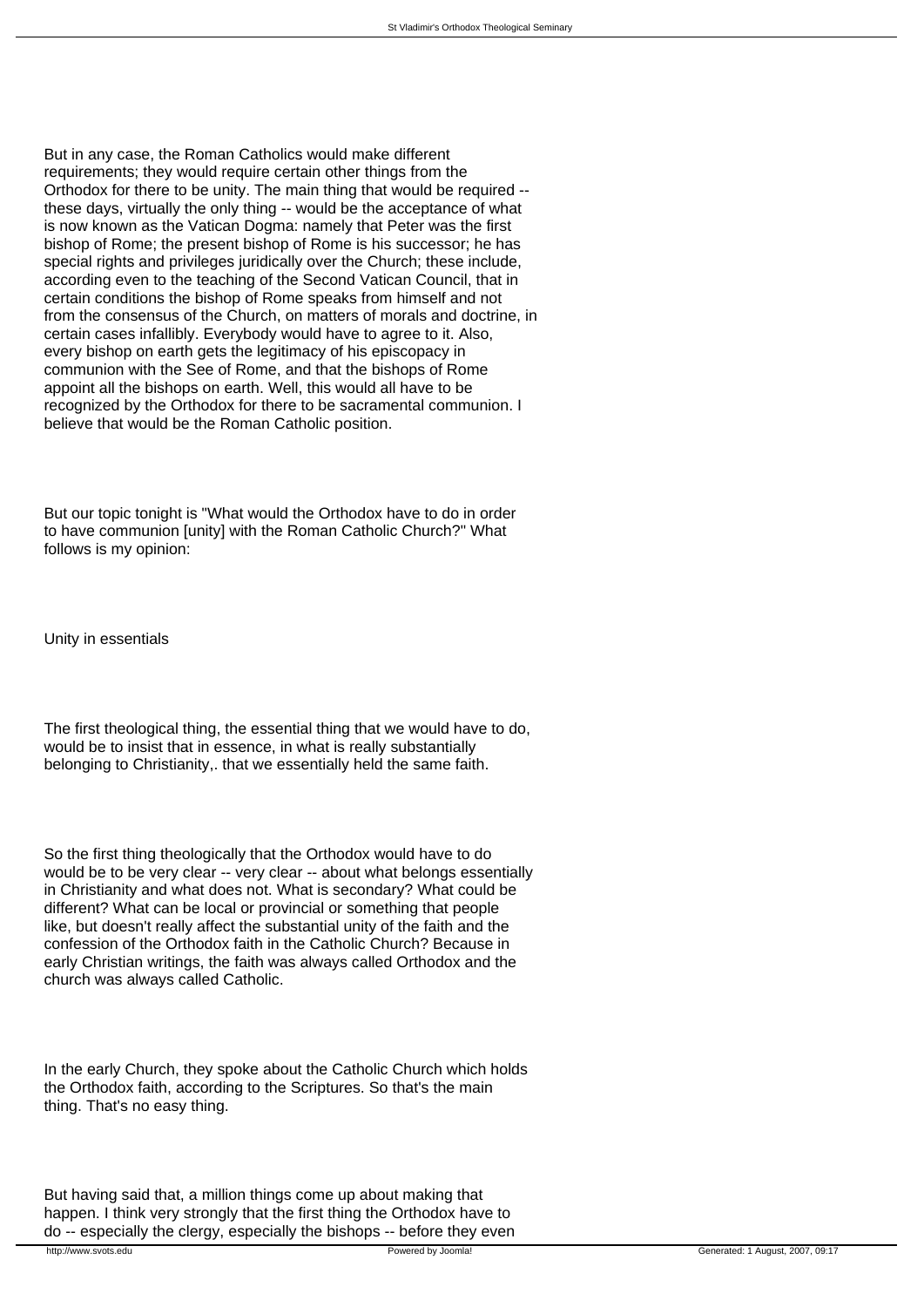get to that issue of what is essential and what is not essential -- the only thing that could be allowed to divide Christians is disagreement on essentials. That's what we are all working on. What is essential? What is not essential?

The desire to be one

However, before we get to that, my opinion is that what is really required of the Orthodox most of all above everything, is a real desire for unity, to want to be one, to suffer over the division, to weep over it, to carry it around like a sword in your soul that we who claim Christ and praise God in Christ (especially in this world which is getting less and less Christian as the clock ticks), that Christians would be divided. A lot of Christians these days don't even claim that and are not interested in that. But the members of the St. John Chrysostom Society exist because of that. We claim to belong to the one, holy, catholic and apostolic church of Christ, the church that teaches the gospel truly, fully, that prays properly, that acts and teaches the right way to behave according to Christ, according to God Almighty, according to the Holy Scriptures, the canons, the saints, the fathers, etc.

So the most important thing of all is the desire to be one, and to prove that desire, not only by praying -- because we pray for unity at every single liturgy -- but prayer without activity, without work, is just blasphemous. To be praying all these things and not to be working, not be ready to make any possible sacrifice you could make that doesn't violate the essence of the faith. In other words, the Orthodox have to desire unity and be ready to sacrifice everything that they can without violating their convictions about the gospel in order to be one, particularly with Roman Catholics.

We have to be ready to do that. Now I have to say that in my opinion, the Orthodox are not ready to do that at all. They don't even want unity. So I am extremely pessimistic about that point. Why? Because the Orthodox leaders don't even want unity among the Orthodox, let alone with Roman Catholics or Protestants. It's obvious. The record is clear. I'm not making this up. This is not my opinion. The Orthodox leadership, and most of the Orthodox people, don't want unity with others, and they are not ready to give up anything, even the smallest little thing that is clearly not essential to the faith. I feel very strongly that this is true.

When people ask me, for example, why the Orthodox jurisdictions in America are not united, the answer is very clear: because our leaders don't want it. If they wanted it, we would have had it yesterday. There is nothing stopping them - you may have to suffer a lot. You may have to give up some things: power, pre-eminence, prominence, property, possessions, prestige, positions, privilege and pleasure. We're not ready to give up those things because of pride, passion and prejudice. Forget it. There's not going to be any unity. That's what divides people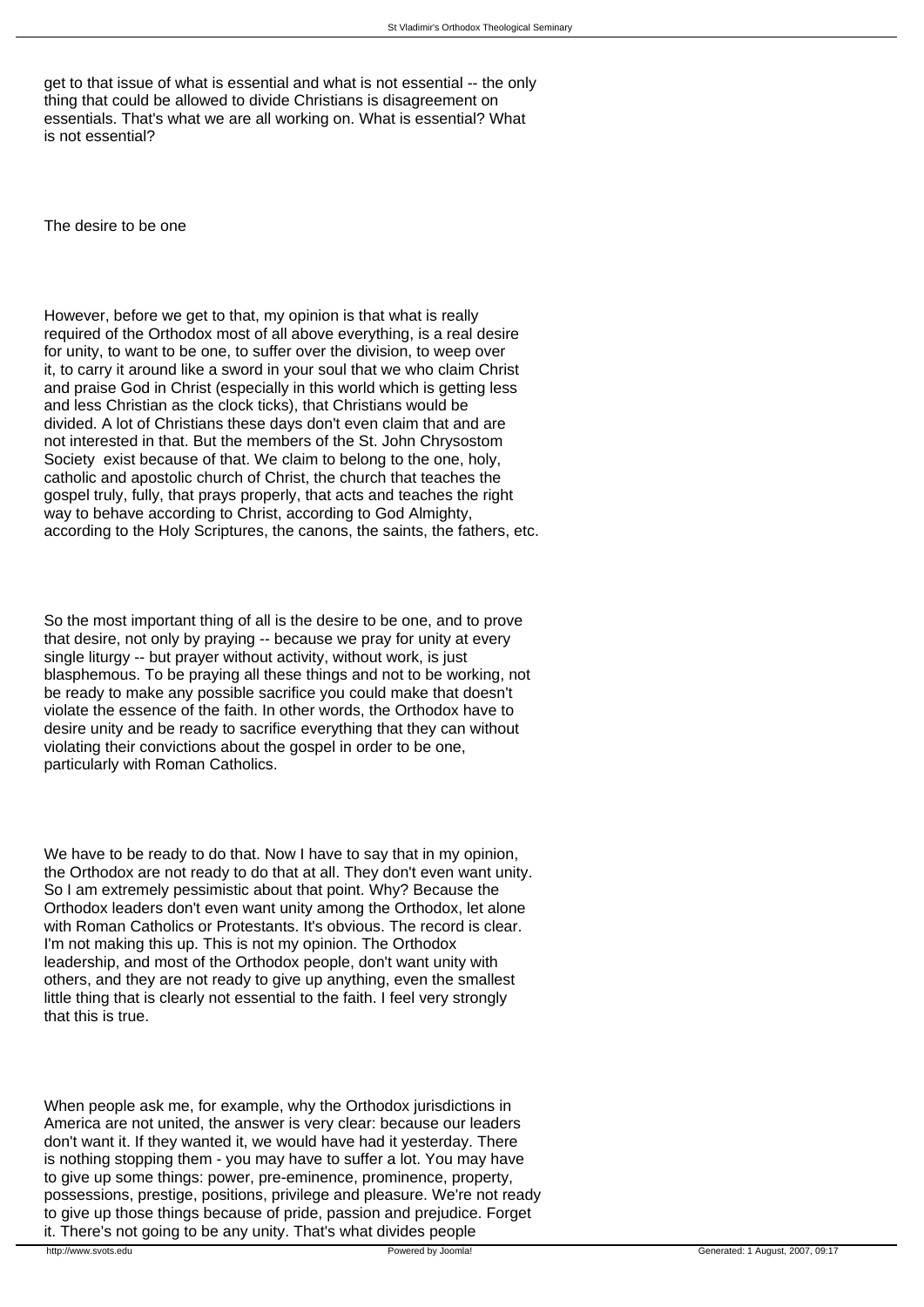generally, and it is certainly what divides churches.

Now here I would allow myself one little "not my business" remark: I have a hunch those same things are operating in the Eastern Catholic Churches, too.

We will never be one unless we desire it with all our hearts, and are ready to put away everything that we can to have it. Everything that doesn't belong to the essence of the faith. Language doesn't belong to the essence of the faith. Calendars don't belong to the essence of the faith. Certain liturgical customs don't belong to the essence of the faith. Even the Byzantine Rite Liturgy for us does not belong to the essence of the faith.

Not motivated for unity

There was a whole thousand years when the Church had multiple rites of praise to God. In fact, the irony is, the time when there were the most multiple rituals for the sacraments and the services was the time there was the greatest unity in doctrine and spiritual life, evangelism, etc. In any case, the ritual is not of the essence of the faith. Language isn't, calendars are not all those things are not part of the essence of the faith. But unless we have the desire for unity, which then would lead us to feel that we have an absolute obligation from God to distinguish between what is really essential and what is not, we are never going to be united.

And here, I would say, on the planet Earth right now, I think -in fact, I am sure -- the Orthodox churches around the world are not motivated for unity. In some of the churches, they even think that ecumenism is a heresy. In some churches, there is a feeling that what we just did upstairs -- pray together -- is not Orthodox. These Orthodox feel we should not pray together with Catholics because they are heretics. Some Orthodox believe that.

So if there is a desire for unity, that will be proved not only by difficult, painful efforts to distinguish between what is essentially of the faith and what is not, but it will also require believers to do absolutely everything they can with others if only who by themselves are convinced would be contrary to the gospel if they did not -- in other words -- and this became a popular teaching of Pope John XXIII -- who said "let us pledge to do together everything that we can, and do separately only the things that are still for us a matter of content and faith." That's exactly what John Paul II said in [his 1995 apostolic letter] "Orientale Lumen". He called on Roman Catholics to affirm whatever is good, true, beautiful, holy, of God, wherever it is" It's absolute obligation for an Orthodox -- and more than an obligation, a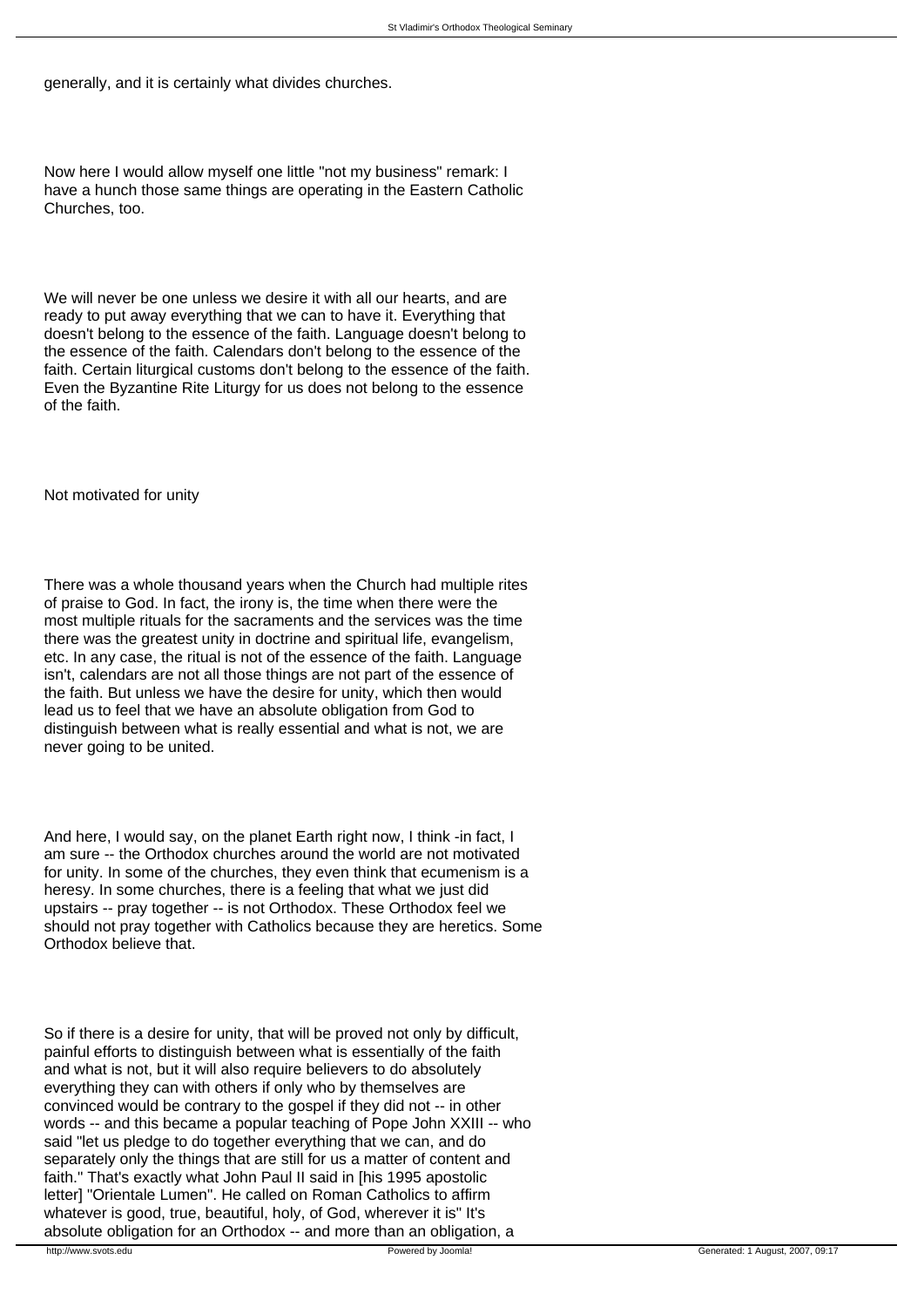joy -- to affirm any agreement anywhere among human beings that we can claim as really true, right and of God. Now, how much more would that be the case if we were talking about the Christian Faith? The gospel? Christ? His divinity? His humanity? If we share all those things in common, then we should affirm them, and stand before the world affirming them in common.

I honestly do not believe most Orthodox leaders are even conscious of that. There is another agenda going on, an agenda that belongs to this world. That is why we Orthodox ourselves are so weak, miserable and divided, even though we claim a unity of faith (which we have) and a unity of worship (which we have), a unity in saints and tradition (which we have). But to actually do activities that would show this, witness to it, bring it to the world. I don't think that is there.

There are several other things that the Orthodox would have to do. Besides desiring unity, and working really hard to say where the real disagreements are and why, and not to make issues of what are not essential -- that would be a huge step forward if we were mobilized and motivated to do that -- but there are several other things.

Be ready to forgive

Another thing that the Orthodox definitely have to do (the Catholics have to do it, too, but tonight we are talking about the Orthodox) is be totally ready to forgive everything in the past. Not to look back! Not to figure out who was wrong and who was right and who did what, but to be ready to admit our own sins. We shouldn't lie. We should be ready to admit when our churches and our church leaders were wrong. I would say, if we were really Christians, that we should be ready to do that, not even saying "if they do it, too!"

We should say: "Whatever they do is their business; we're going to look at ourselves. We're going to admit our wrongs, our errors, our weaknesses, our sins. We're going to forgive the sins of the others, whether or not they even admit them. We think they did wrong; we're not going to make them admit it. But we're going to forgive." I believe that unless we are ready to do that, forget it. Let's have coffee right now.

We cannot be looking back. We cannot be trying to figure things out. We cannot be saying who did what to whom when. It's important to do that, but we Orthodox have to admit our own sins and forgive others even when we believe they have done horrible things. Among the Orthodox, probably the most violent against union with Rome would be the Serbs, because they cannot forget the past. You say "Roman Catholic" among them, you might as well say "devil". Unless they can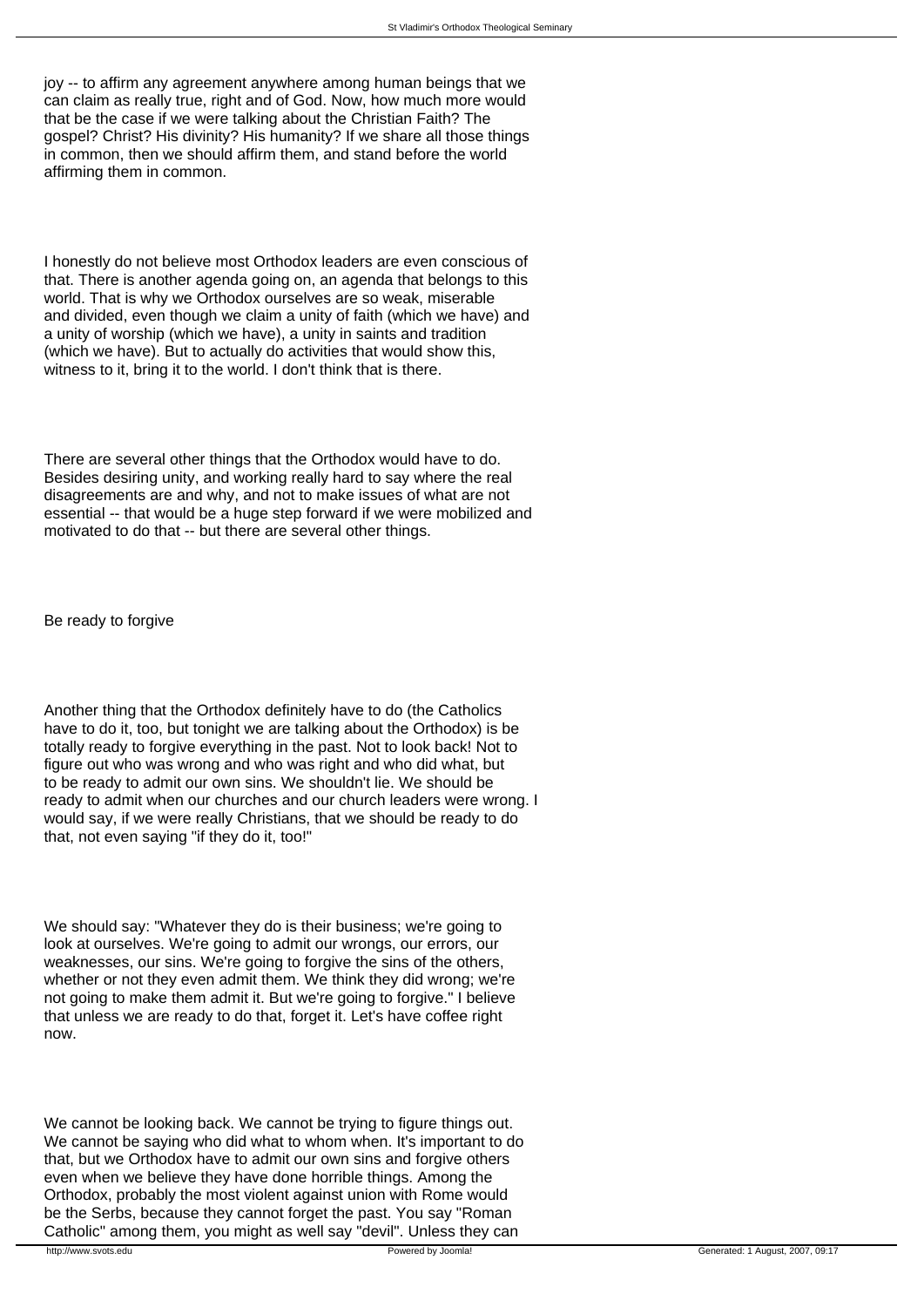get over that, and admit that they produced a few corpses too, and that it was not just a one-way street. But even if it were, the Orthodox have to forgive. They need to ask, "What can we do now?" That's just an essential Christian principle in general, not only about Church unity you know there are some people in their 80s who can't die because they haven't forgiven their own parents yet for what they did to them? If Christianity is about anything, it's about forgiveness. Forgiveness means acknowledging that someone did wrong to you, but deciding that you are not going to break communion over that. My own feeling it that the best way to heal memories is just not to have them. But the problem is, you can't help having them, especially if they have been pumped into you since you were born. So what do you do?

Well, the Holy Father would say, I believe, that you remember evil sins that you have committed and that others have committed against you. You remember them. But only for three reasons. One is to know how merciful God is, and that He forgives both of you. Secondly is to be motivated never to do it again. Third, because we are not to judge anybody or anything. As St. Paul says, "God came to save the sinners, of whom I am the first." So we have to have that consciousness, or otherwise we are not going to get anywhere. So forgiveness is absolutely essential on the part of the Orthodox. And that even means forgiveness of Ukrainians or Russians and Carpathians or whatever. Without it, there is no unity. Forgiveness, by definition, is unity.

Another point for the Orthodox is that we not only have to desire unity, be ready to sacrifice everything essential to have it, to be able to distinguish what is essential from what is not, be able to forgive the past and admit our own sins and concentrate on ourselves, to do practical acts of charity and mercy -- but also never, ever to say or do anything that would offend another person unnecessarily. There are so many ways we can charitably go out of our way to not hurt others. Our churches speak about unity, and then every day attack each other in missionary work and so on. Even among the Orthodox, one of our jurisdictions starts a mission and three days later, another jurisdiction starts another mission on the same street. That's just offensive.

You all know the story of the Orthodox man who was shipwrecked on an island. When they came to rescue him, they found two churches there. The rescuer said, "Why are there two churches here? You're all alone." The Orthodox man said, "Yeah, that's the one I go to and that's the one I don't." That's a deeply ingrained mentality among eastern Christians because of their history, their culture, their politics. But if that is not purged out somehow by the grace of God, forget about talking unity with Catholics. Orthodox need to first have unity among themselves, even culturally and nationally in regions where they live.

& Scaron: So Orthodox need to be ready to go the extra mile. Jesus said. "If they ask for your coat, give them your shirt. If they ask you to go one mile, go two." So our attitude has to be always toward bending over backwards, so to speak, to do the thing that will build up unity rather than give offense or cause hard feelings.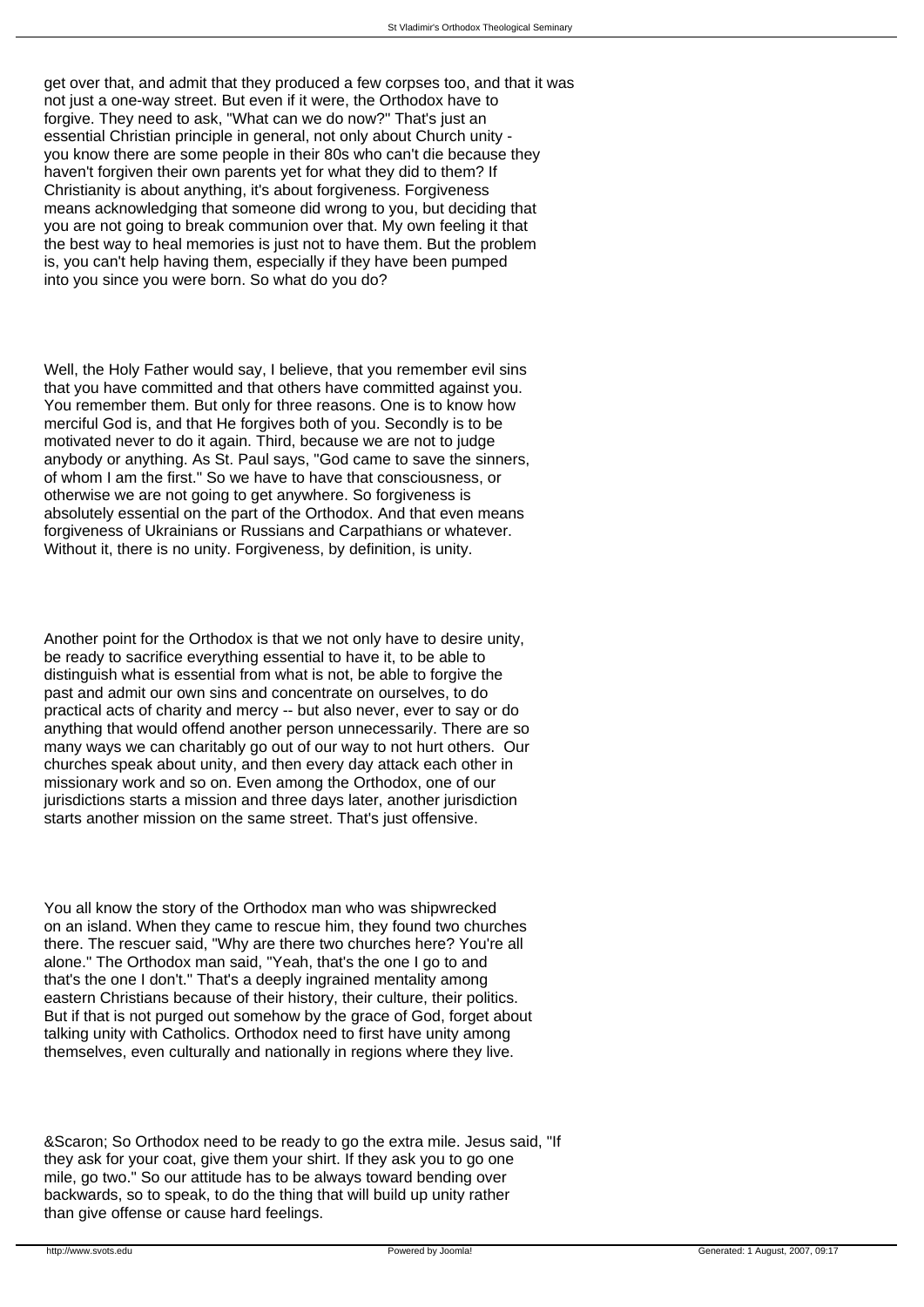People always point out that they fear greater unity because it will cause greater schisms because some of our people won't go along. But we have schisms anyway. Let's have them for the right reason. Suppose we had unity and half the [Orthodox] people didn't come along. I think we should be ready to say goodbye to them if the unity is in God. We have to be people of unity, not because we will have more power in society, or be more popular, or George Bush will invite us to the White House. We have to have unity because God wants it, but it has to be unity in God, not unity in Ukrainianism or whatever. If the unity is not in God, in Christ, in the Spirit, who wants it anyway?

But history shows that the people who worked for unity in the Faith were usually persecuted, while the masses just went about their business.

Tolerate Issues

One last thing: I believe also that the Orthodox, if we were serious about unity, would need not only to desire it, sacrifice for it, forgive everything, admit our own sins, distinguish between what is essential and what is not, but also would have to be ready to practice "economium" on certain issues. This would mean, in my opinion, that we would have to be ready not just to admit that there can be different ways of singing, and different styles of liturgy, and different uses of psalms. There are some issues, especially between Orthodox and Catholics, that Orthodox would have to be ready to tolerate for a while (even though they think the issues are bad) for the sake of unity.

What do I have in mind? Things like the "filioque" clause in the Creed [the clause in the Nicene Creed that says that the Holy Spirit proceeds, not only from the Father, but also, "filioque" -- from the Son]... If Rome would say it was not there originally, that the way it was explained was not right, we now can agree on certain aspects -- I think the Orthodox would have to say, "OK, let them keep it" rather than insist that every last church in Portugal drop the "filioque" before we can have unity.

In other words, the Orthodox may have to go along with something for a while, as long as it's clear how we understand it.

Other things we disagree on? Unleavened bread. Communion in one kind. Communion from reserved Sacrament. Celibacy of the clergy. We don't think that's a good rule. I don't. I have 15 grandchildren. Baptism by pouring water - we believe baptism involves immersion.